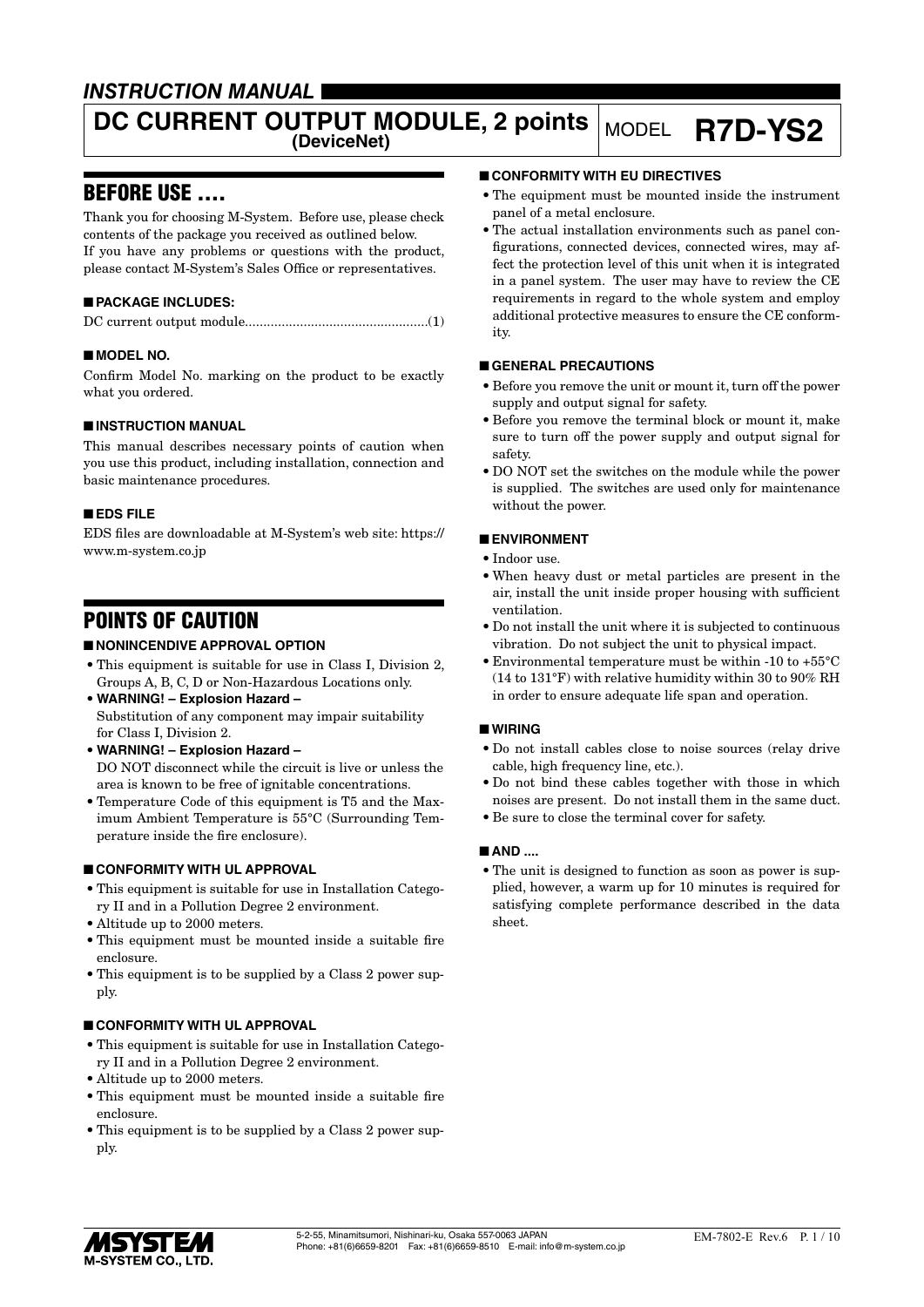# COMPONENT IDENTIFICATION



- (A) Status Indicator LED
- (B) Node Address Setting Rotary SW
- (C) Baud Rate Setting Rotary SW
- (D) Operating Mode Setting DIP SW (SW1)
- PC Configurator Jack
- (F) DeviceNet, Power Supply Terminals
- (G) Output Terminals

#### ■ **STATUS INDICATOR LED**

| ID                 | <b>STATE</b>        | TO INDICATE                                              |
|--------------------|---------------------|----------------------------------------------------------|
| <b>MS</b>          | Green               | Operating in a normal condition                          |
|                    | Blinking Green      | Standby (needs commissioning)                            |
|                    | Red                 | Critical failure                                         |
|                    | <b>Blinking Red</b> | Minor failure                                            |
|                    | OFF                 | No power supplied                                        |
| <b>NS</b><br>Green |                     | Link on-line and connections in the<br>established state |
|                    | Blinking Green      | Link on-line but no connections in                       |
|                    |                     | the established state                                    |
|                    | Red                 | Critical link failure                                    |
|                    | <b>Blinking Red</b> | Minor link failure                                       |
|                    | OFF                 | No power supplied                                        |

#### ■ **NODE ADDRESS**

Node Address is selected between 1 and 63 in decimal. The left switch determines the tenth place digit, while the right switch does the ones place digit of the address.



#### ■ **BAUD RATE**

Baud Rate is selected with the rotary switch.



0 : 125 kbps (factory setting) 3 thr. 9 : Auto-tracking

Baud Rate Setting

The R7D communicates in the baud rate setting detected at the startup with the switch set to the positions  $0(125 \text{ kbps})$ , 1 (250 kbps) or 2 (500 kbps).

For the settings 3 through 9, it analyzes the PLC' s network to determine the baud rate on the network.

# ■ **OPERATING MODE**

(\*) Factory setting

#### **• Extension: SW1-1, 1-2**

| <b>SW1-1</b> |     | SW1-2 EXTENSION                 |  |  |
|--------------|-----|---------------------------------|--|--|
| OFF          | OFF | $\sqrt{N}$ No extension $(*)$   |  |  |
| ON           | OFF | Discrete input, 8 or 16 points  |  |  |
| OFF          | ON  | Discrete output, 8 or 16 points |  |  |

#### **• Output at the Loss of Communication: SW1-4**

|                | SW1-4 OUTPUT AT THE LOSS OF COMMUNICATION                                                                                      |  |  |  |  |
|----------------|--------------------------------------------------------------------------------------------------------------------------------|--|--|--|--|
| OFF            | Reset the output $(to -15\%)$                                                                                                  |  |  |  |  |
| 0 <sub>N</sub> |                                                                                                                                |  |  |  |  |
|                | $\left  \begin{array}{c} \text{Hold the output (*)} \\ \text{(maintains the last data received normally)} \end{array} \right $ |  |  |  |  |

Note: Be sure to set unused SW1-3 and 1-5 through 1-8 to OFF.

#### ■ **DeviceNet TERMINAL ASSIGNMENT**



| NO. | D     | <b>FUNCTION, NOTES</b>   |  |
|-----|-------|--------------------------|--|
|     | V+    | Network power supply +   |  |
| 2   | CAN H | Network data High        |  |
| 3   | Drain | Shield                   |  |
|     | CAN L | Network data Low         |  |
| 5   | V—    | Network power supply $-$ |  |

#### ■ **OUTPUT TERMINAL ASSIGNMENT**

| 6<br><b>NC</b> |                       | 10 |   | 8<br><b>NC</b> |      | 9 |   | 10<br><b>NC</b> |  |
|----------------|-----------------------|----|---|----------------|------|---|---|-----------------|--|
| NC             | Ω<br>COM <sub>0</sub> |    | 3 | <b>NC</b>      | COM1 |   | 5 | NC              |  |

| NO.            | ID               | <b>FUNCTION</b>   | NO. | ID  | <b>FUNCTION</b> |
|----------------|------------------|-------------------|-----|-----|-----------------|
|                | NC.              | No connection     | 6   | NC  | No connection   |
| $\overline{2}$ |                  | $COM0$   Common 0 | 7   | ТO  | Current 0       |
| 3              | NC.              | No connection     | 8   | NC  | No connection   |
| $\overline{4}$ | COM <sub>1</sub> | Common 1          | 9   | T1  | Current 1       |
| 5              | NC.              | No connection     | 10  | NC. | No connection   |

# ■ **EXTENSION MODULE**

Combinations with all extension modules are selectable.

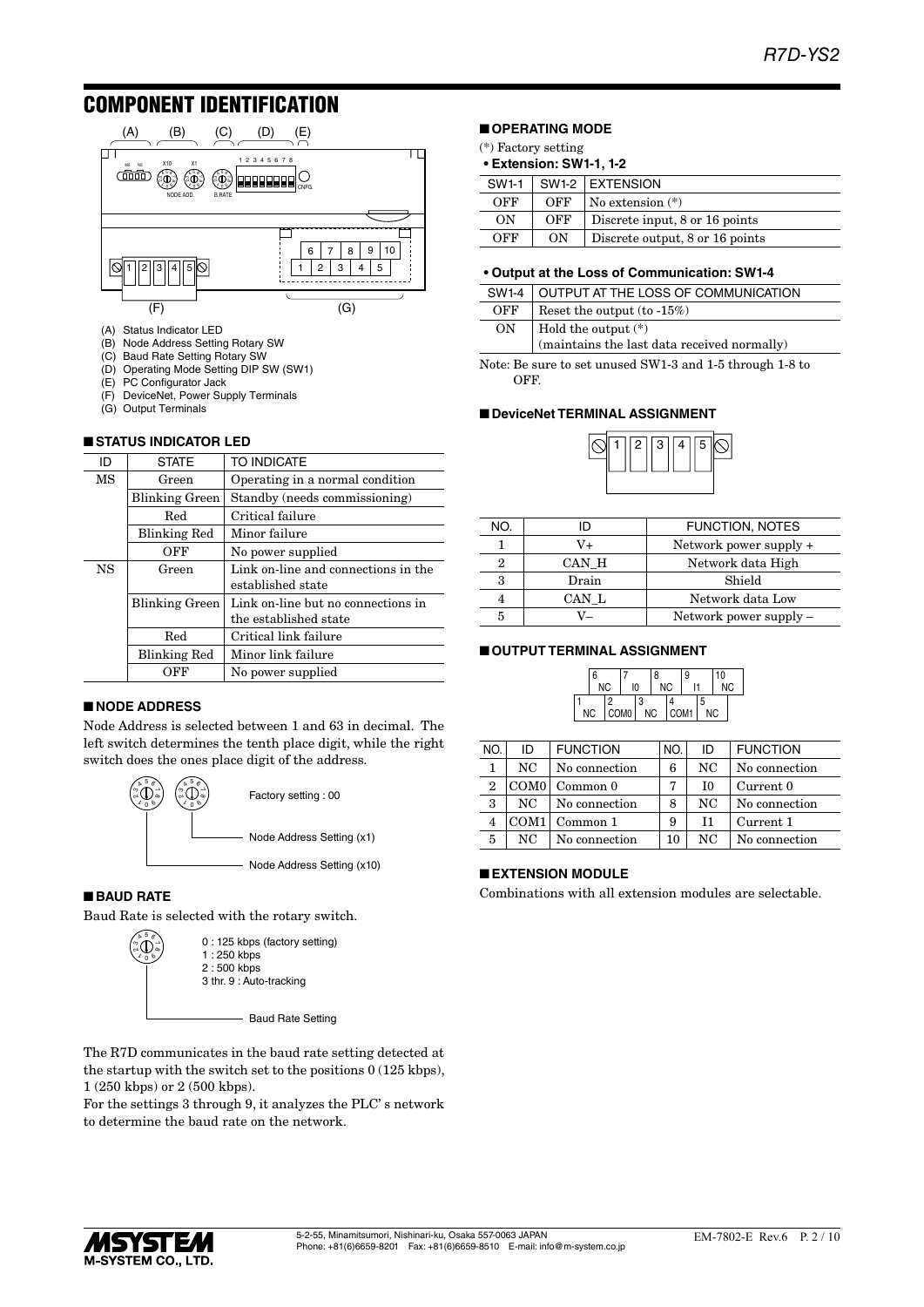# PC CONFIGURATOR

The following parameter items can be set with using PC Configurator Software (model: R7CON). Refer to the users manual for the R7CON for detailed operation of the software program.

# ■ **INTERFACE SETTING**

| PARAMETER             | SETTING RANGE                                   | DEFAULT SETTING |
|-----------------------|-------------------------------------------------|-----------------|
| Communication Timeout | $0.0 - 3276.7$ (sec.)                           | $1.0$ (sec.)    |
| Status Data           | ON: Disable                                     | OFF: Enable     |
|                       | OFF: Enable                                     |                 |
| Serial ID             | English one-byte characters within 8 characters |                 |

## ■ **CHANNEL INDIVIDUAL SETTING**

| <b>PARAMETER</b> | SETTING RANGE          | DEFAULT SETTING |
|------------------|------------------------|-----------------|
| Zero scale       | $-32000$ to $+32000$   |                 |
| Full scale       | $-32000$ to $+32000$   | 10000           |
| Bias             | $-320.00$ to $+320.00$ | 0.00            |
| Gain             | $-3.2000$ to $+3.2000$ | 1.0000          |

#### ■ **EXTENSION MODULE SETTING**

| PARAMETER         | TTING RANGE<br>SET | DEFAULT SETTING |
|-------------------|--------------------|-----------------|
| Output Hold/Clear | Output Hold        | Output Hold     |
|                   | Output Clear       |                 |

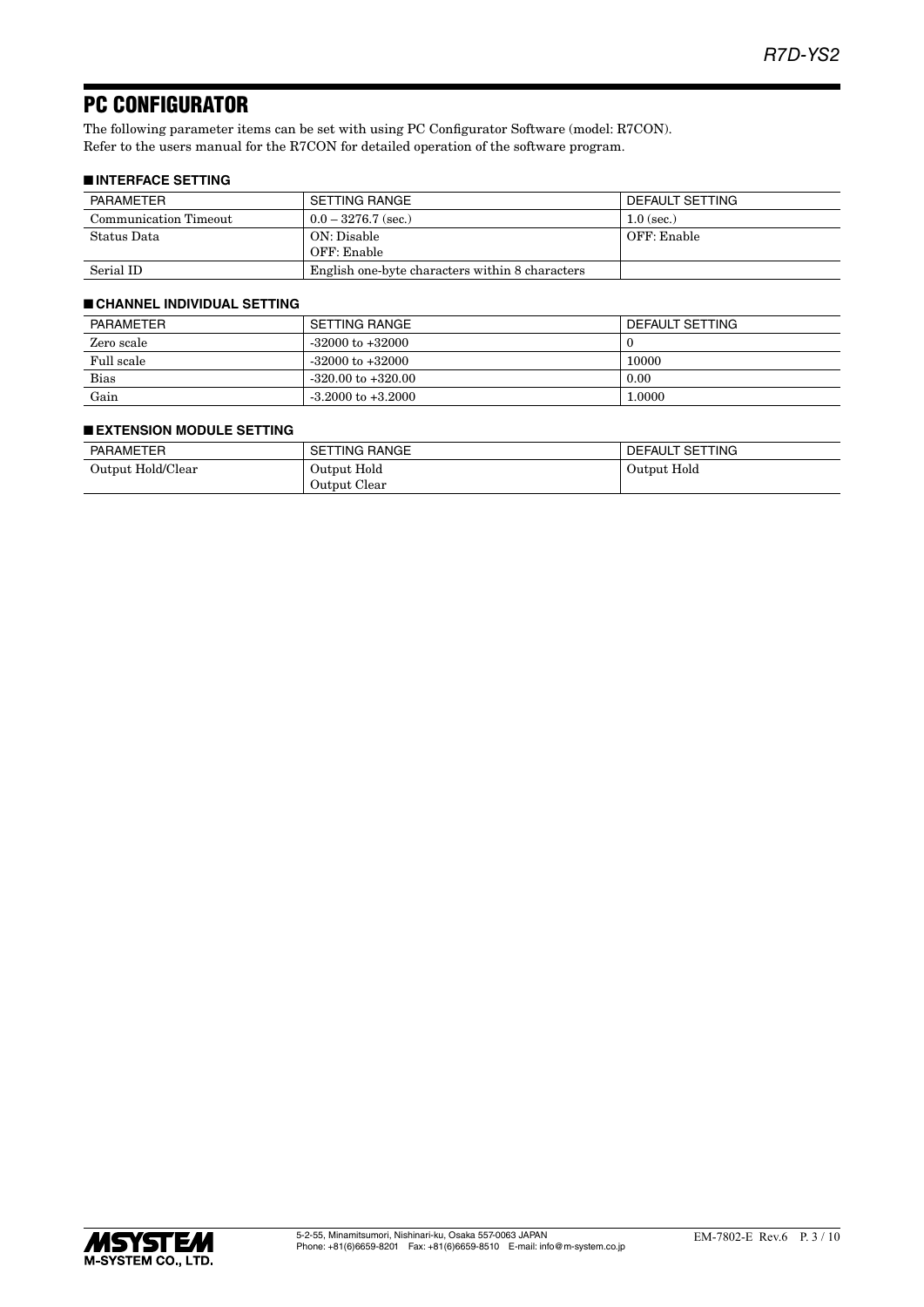# TERMINAL CONNECTIONS

Connect the unit as in the diagram below.

# ■ **EXTERNAL DIMENSIONS unit: mm (inch)**



# ■ **CONNECTION DIAGRAM**



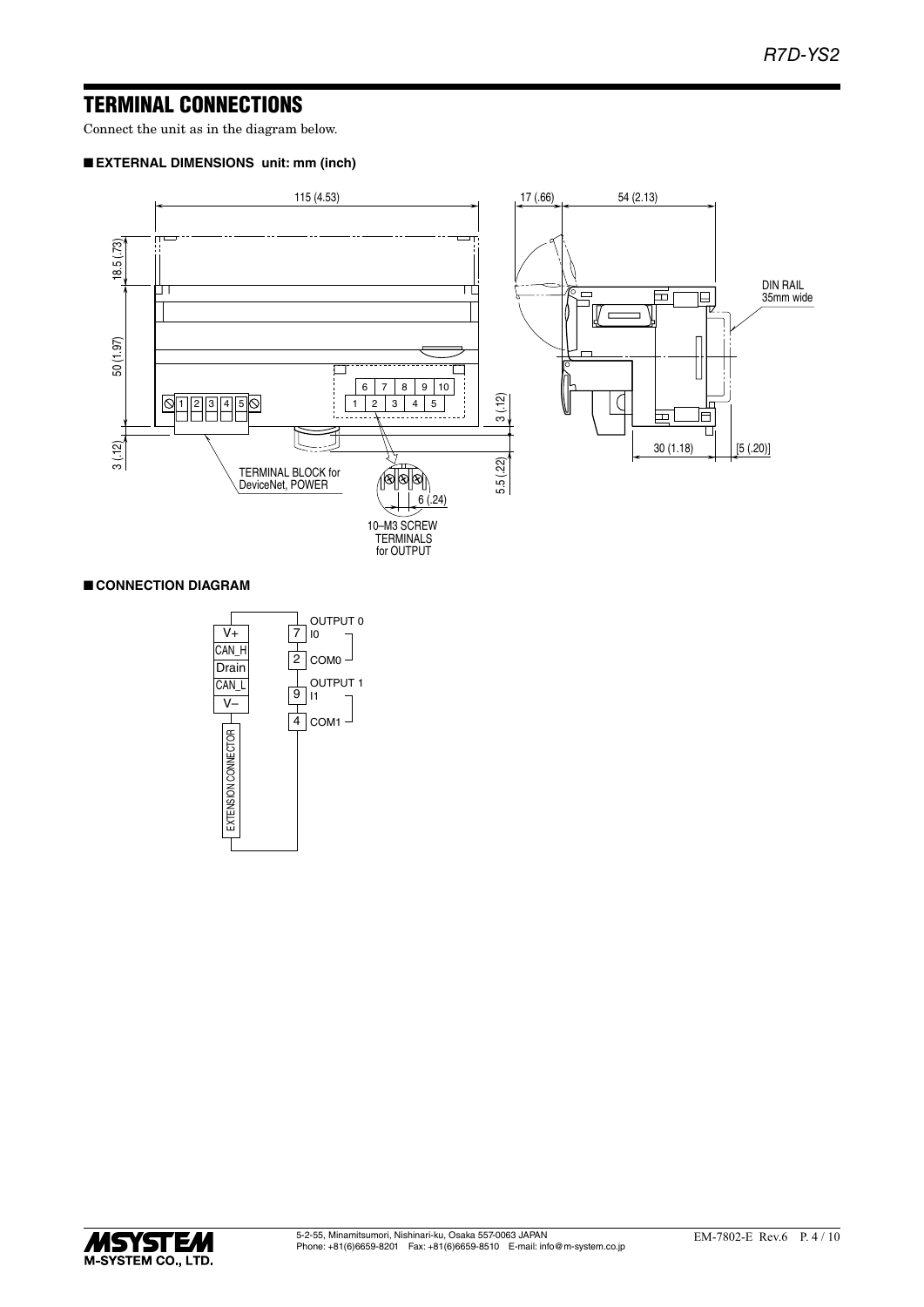# DATA ALLOCATION

'Begin' address is determined by the R7D's node address and the master setting.

#### **• Example 1. Analog Output Module + R7D-EA16, without Status**

|  |                     | Output Data | Input Data                      |                 |
|--|---------------------|-------------|---------------------------------|-----------------|
|  | Begin +0   R7D-EA16 |             | Begin +0   Analog Output Module | CH <sub>0</sub> |
|  |                     |             |                                 | CH <sub>1</sub> |
|  |                     |             |                                 |                 |

|      | Input Data              |                 |
|------|-------------------------|-----------------|
|      | +0 Analog Output Module | CH <sub>0</sub> |
| $+1$ |                         | CH <sub>1</sub> |

#### **• Example 2. Analog Output Module + R7D-EC16x, with Status**

|                   | Output Data |      | Input Data                      |                 |
|-------------------|-------------|------|---------------------------------|-----------------|
| Begin $+0$ Status |             |      | Begin +0   Analog Output Module | CH <sub>0</sub> |
|                   |             | $+1$ |                                 | CH <sub>1</sub> |
|                   |             |      | $+2$ R7D-FC16x                  |                 |

|          | <b>Input Data</b>    |                 |  |  |
|----------|----------------------|-----------------|--|--|
| $\ln +0$ | Analog Output Module | CH <sub>0</sub> |  |  |
| $+1$     |                      | CH <sub>1</sub> |  |  |
| $+2$     | R7D-EC16x            |                 |  |  |
|          |                      |                 |  |  |

# I/O DATA DESCRIPTIONS

#### ■ **ANALOG OUTPUT**



16-bit binary data Negative values represented in 2's complements

# ■ **DISCRETE I/O**



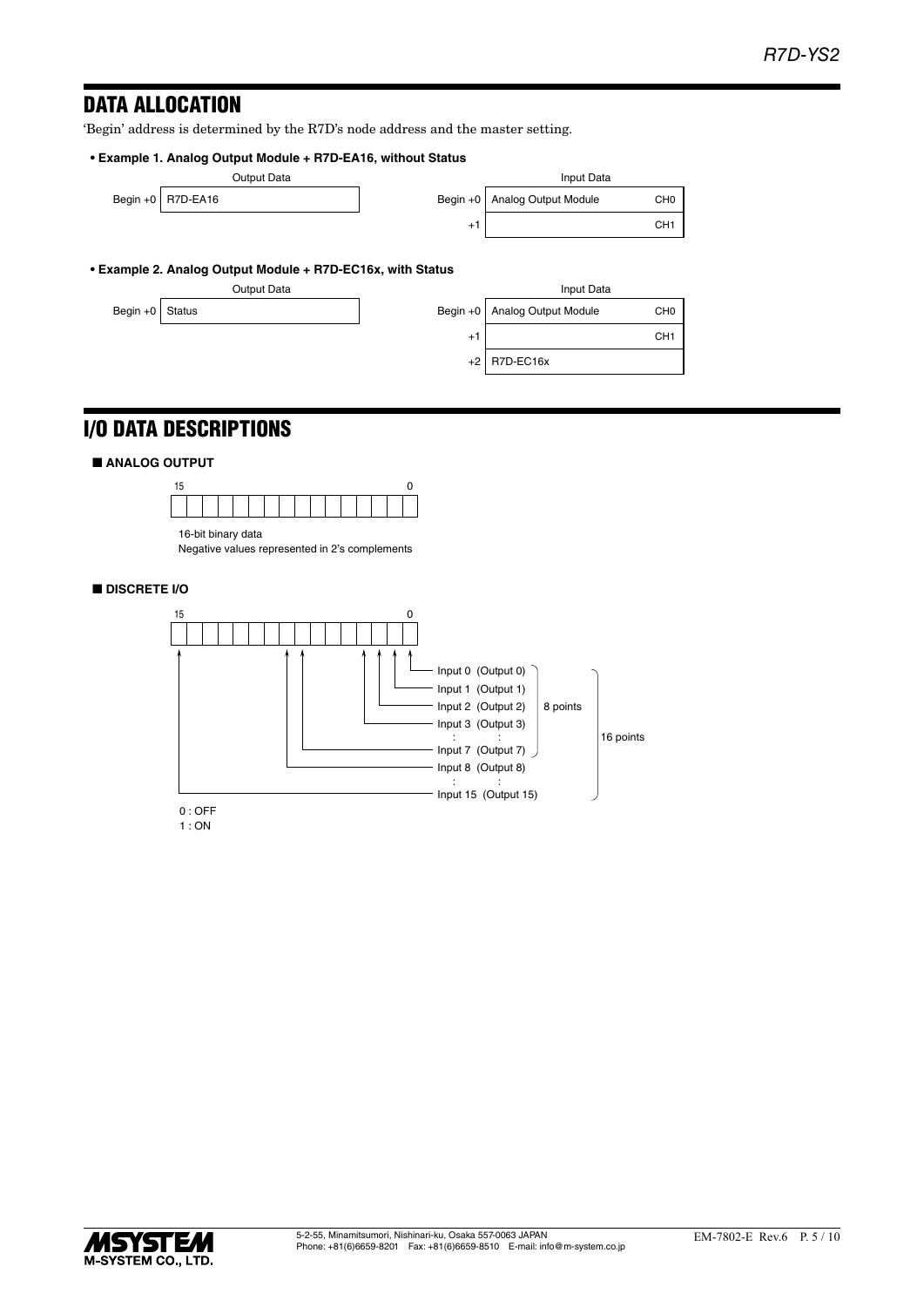# ■ **STATUS**

Bit 0 to 7: Analog output module shows '0' at the same address. Bit 8 to 10: Shows the power supply status.



0 : Normal 1 : Error

# TRANSMISSION DATA DESCRIPTIONS

# ■ **BASIC MODULE**

Transmitted data (word) depends upon the modules types.

| <b>MODEL</b> | OUTPUT DATA*1   | <b>INPUT DATA*2</b> |
|--------------|-----------------|---------------------|
|              | (R7D to Master) | (Master to R7D)     |
| $R7D-YS2x$   |                 |                     |

## ■ **EXTENSION MODULE**

Transmitted data (word) for the extension module is added.

| MODEL         | OUTPUT DATA*1   | <b>INPUT DATA*2</b> |
|---------------|-----------------|---------------------|
|               | (R7D to Master) | (Master to R7D)     |
| $R7D$ -EAx    |                 |                     |
| $R7D$ - $ECx$ |                 |                     |

# ■ **STATUS**

Status signal can be included in the transmission data when the setting is enabled using the PC Configurator software (model: R7CON). For details, refer to "STATUS in I/O DATA DESCRIPTIONS".

| <b>STATUS</b>   | OUTPUT DATA*1   | <b>INPUT DATA*2</b> |  |
|-----------------|-----------------|---------------------|--|
|                 | (R7D to Master) | (Master to R7D)     |  |
| Enabled         |                 |                     |  |
| <b>Disabled</b> |                 |                     |  |

\*1. Output Data means those sent to the master.

\*2. Input Data means those received from the master.

# WIRING INSTRUCTIONS

■ **SCREW TERMINAL (Output)** Torque: 0.5 N·m

## **• SOLDERLESS TERMINAL**

Refer to the drawing below for recommended ring tongue terminal size. Spade tongue type is also applicable. Applicable wire size:  $0.25$  to  $1.65$  mm<sup>2</sup> (AWG 22 to 16) Recommended manufacturer: Japan Solderless Terminal MFG. Co., Ltd, Nichifu Co., Ltd



#### ■ **EURO TYPE CONNECTOR TERMINAL (DeviceNet)**

Applicable wire size:  $0.2 - 2.5$  mm<sup>2</sup> Stripped length: 7 mm

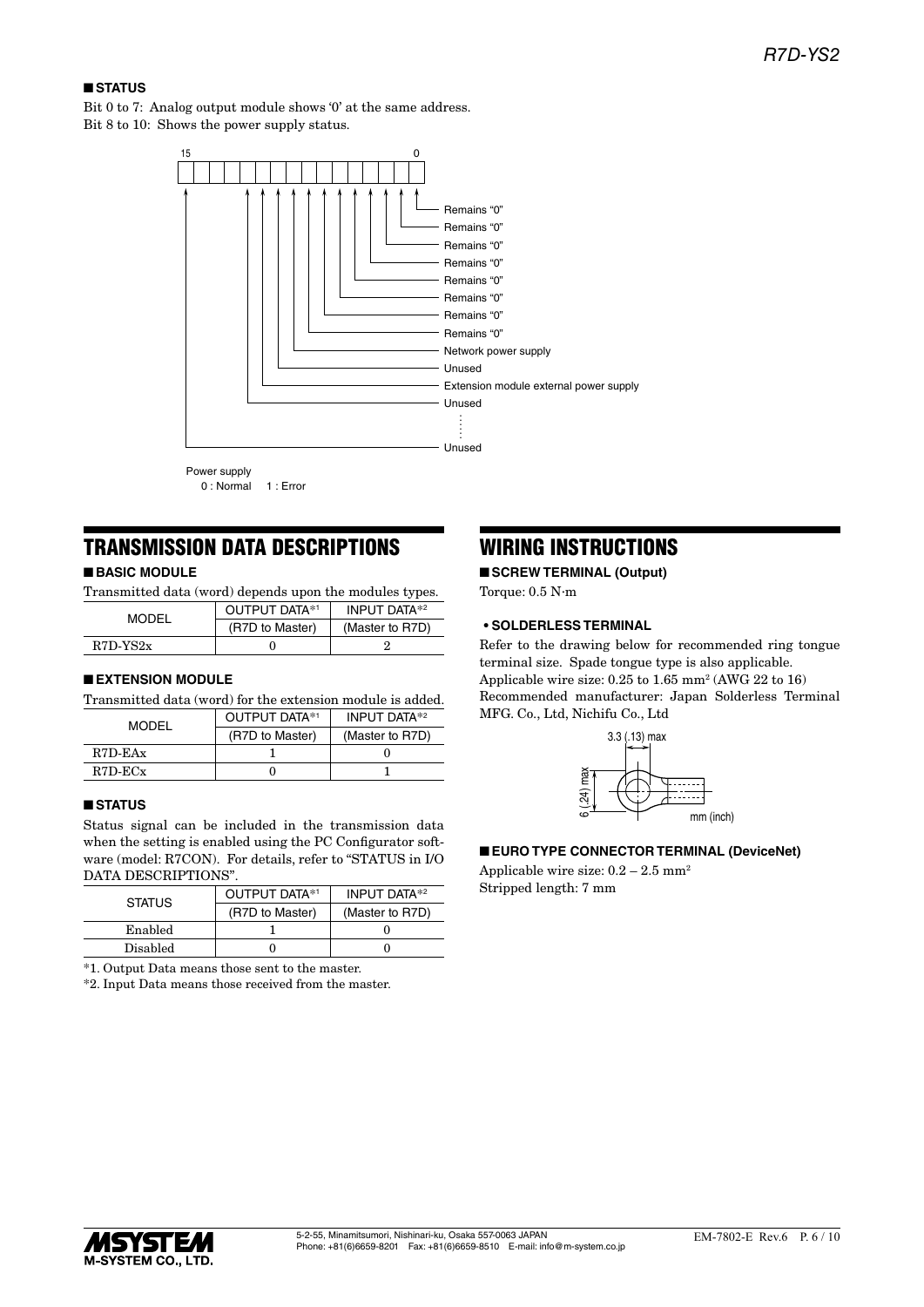# CONFORMITY WITH CE MARKING

# ■ **CE MARKING**

CE marking requires to integrate safety regulations existed in each country in EU territory and to secure smooth distribution of products of which safety is guaranteed. It is mandatory by law that products distributed and sold in EU territory to have CE mark which shows that the product conforms with the requirements of EU Directive. Each EU Directive describes the scope of apparatuses to which that EU Directive is applied. M-System's R7D must conform with EMC Directive.

Each Directive states only basic requirements. In order to mark the CE on an assembled machinery equipment, its manufacturer needs to check the overall conformity with Directives applicable to it.

# ■ **WARNINGS AND CAUTIONS WHEN INSTALLING THE R7D**

The R7D needs to be installed in a control panel. This is effective not only to ensure general safety but also to contain noise emissions by the R7D inside the control panel. We conduct a series of testing to see that the product conforms to EMC Directive while it is installed in the control panel.

Warning and cautions when installing R7D are stated below.

- Use control panels with an internal panel plate, both made of metal, when installing the R7D.
- Make sure to adequately ground the control panel and the internal panel plate with a thick cable to maintain low impedance at high frequency.
- Use shielded cables for the signals taken out of the control panel.
- Choose a thick and short cable to ground the FG terminal of the R7D module to the internal panel plate of the control panel. Note: If electromagnetic radiation disturbance increases by grounding the FG terminal, remove the grounding.
- When painting the internal plate of the control panel, apply masking to expose metal surface to secure conductivity at the sections where the following parts are attached:
	- Bolts attaching the internal panel to the control panel
	- Ground for the FG of the R7D module
	- Earth clamp on the shielded cable
- Noise emissions inside the control panel might leak through its openings. Design them as small as possible. Recommended diameter is 10 cm or less.

## **Supplement:**

Additional measures may be taken depending upon actual installation sites. These points of cautions are illustrated in the next page.

- Prevent noise leakage by wrapping cables using shield covers, shield tubes and flexible conduits etc. if noise leaks through the cable outlet.
- Use an electromagnetic shield gasket and block up the gap between the control panel cabinet and its cover, if noise leaks through it.
- Connecting the internal panel plate and the cover of the control panel to the main cabinet using an earth strap may be effective to strengthen the grounding.
- Electromagnetically shielded control panel cabinet is effective for shielding.

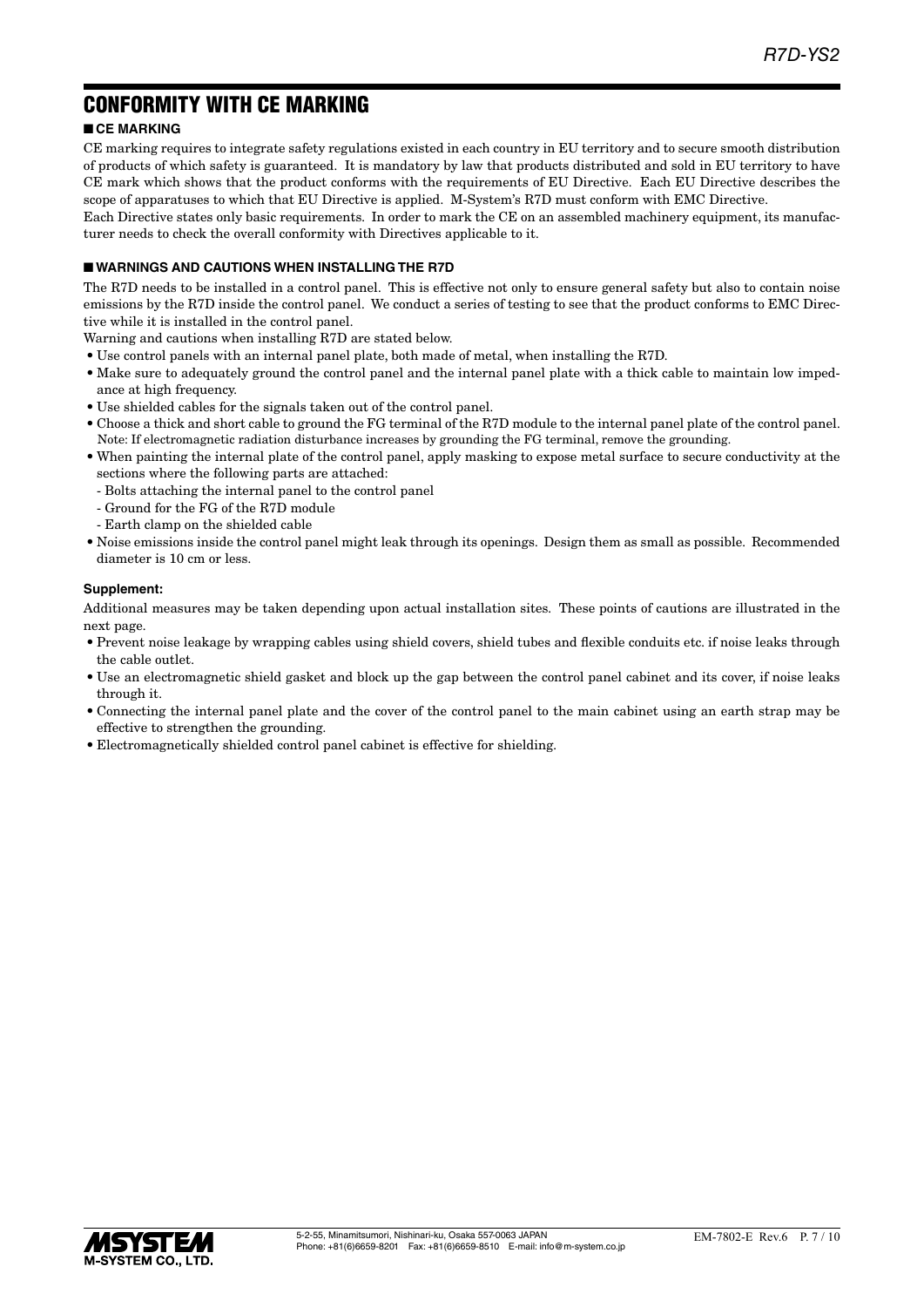**• Points of cautions applicable when installing the R7D Series**



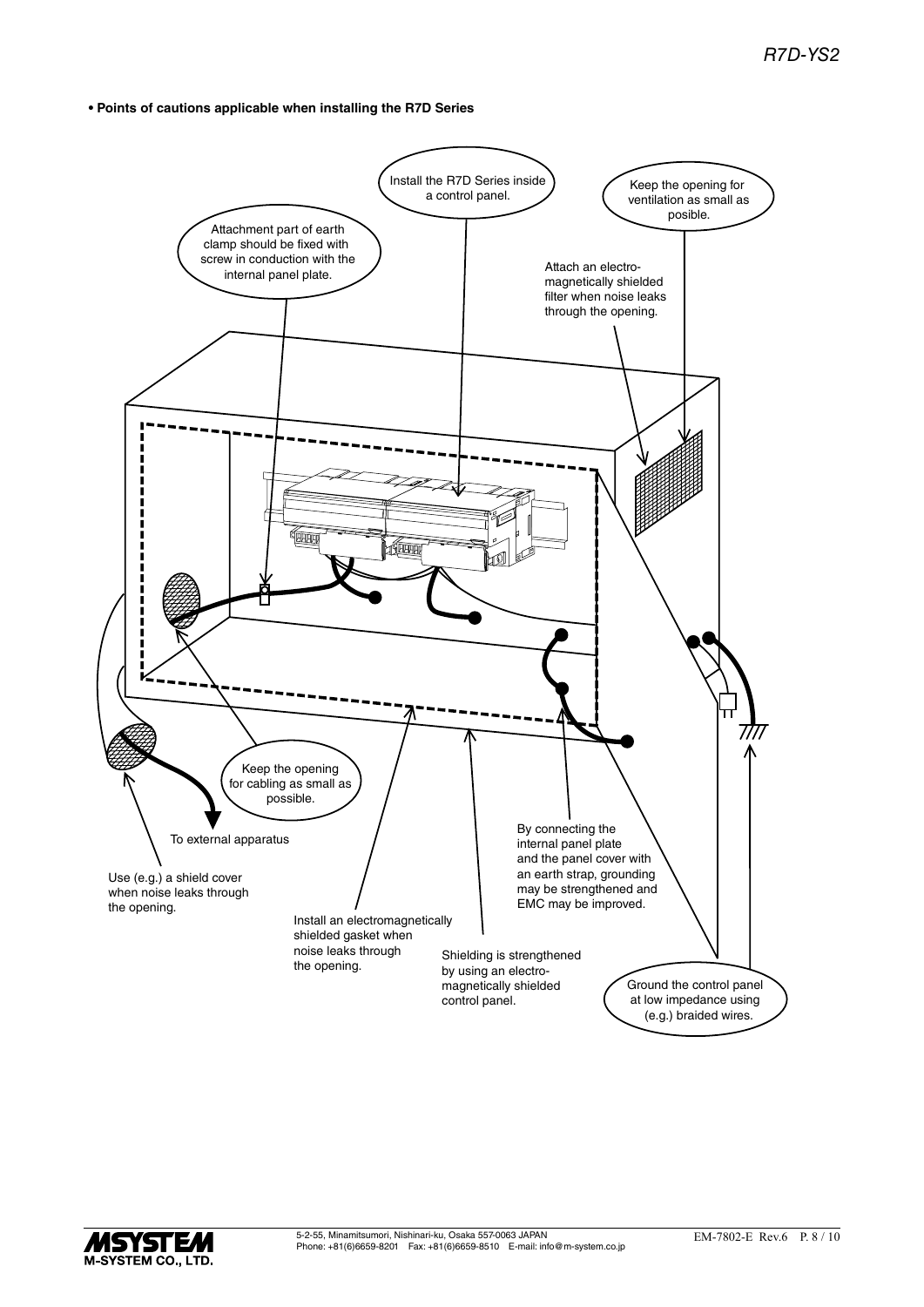## ■ **WARNINGS AND CAUTIONS WHEN LAYING CABLES**

Signal cables connected to the R7D contain high-frequency components. Since these cables has the same effect as an antenna, they emit these high-frequency components to the external space as noise or overlaps noise from the external space on themselves.

Cables with shielding should be used for the signal line due to the above reason.

EMC conformance test is conducted in the condition that shielded cables and earth clamps are used with the R7D.

- Warning and cautions when laying cables are stated below. These points of cautions are illustrated in the next page.
- Use shielded cables for those signal cables installed out of the control panel and for thermocouple and RTD extension wires.
- All the network cables connected to R7D should be shielded.
- Use exclusively designed network cables for the DeviceNet.
- Expose the shield at a part of the cable cover, clip it with an earth clamp, and ground it to the internal panel of the control panel. A drain wire connected to the panel in a pig-tail form cannot maintain low impedance against high-frequency noise, thus grounding (noise shielding) in this form will not be effective.

#### **Supplement:**

Additional measures may be taken depending upon actual installation sites. These points of cautions are illustrated in the next page.

- Keep cables as short as possible. It prevents noise emissions from the cables and noise overlapping to the cables.
- Attach a ferrite core to reduce noise impact to the signal cables susceptible to the noise. Ferrite core can be attached close to the cable outlet of the control panel or close to the I/O terminal or connector, whichever is more effective. Also, the impact might be reduced by winding the cable around the ferrite core for extra turns or attaching multiple ferrite cores.
- Keep cables which are easily affected by noise away from those which can be a noise source.



In the following are examples of effective ways to lay cables separately:

- Keeping physical distance (farther than 20 cm from motor drive cables, farther than 10 cm for other groups).
- Dividing off by a grounded metal plate
- Grouping into separate grounded metal pipes or cable shields.

Wires on each side of a filter should not be too close to each other. Noise could ride onto the other side of cable. Extra attention needs to be paid at the following parts.

- Noise filter that is enclosed in power cables.
- Ferrite core that is attached to signal cables.
- Noise limiting circuit (surge quenching circuit, transient absorber circuit, etc.) that is enclosed in signal cables.